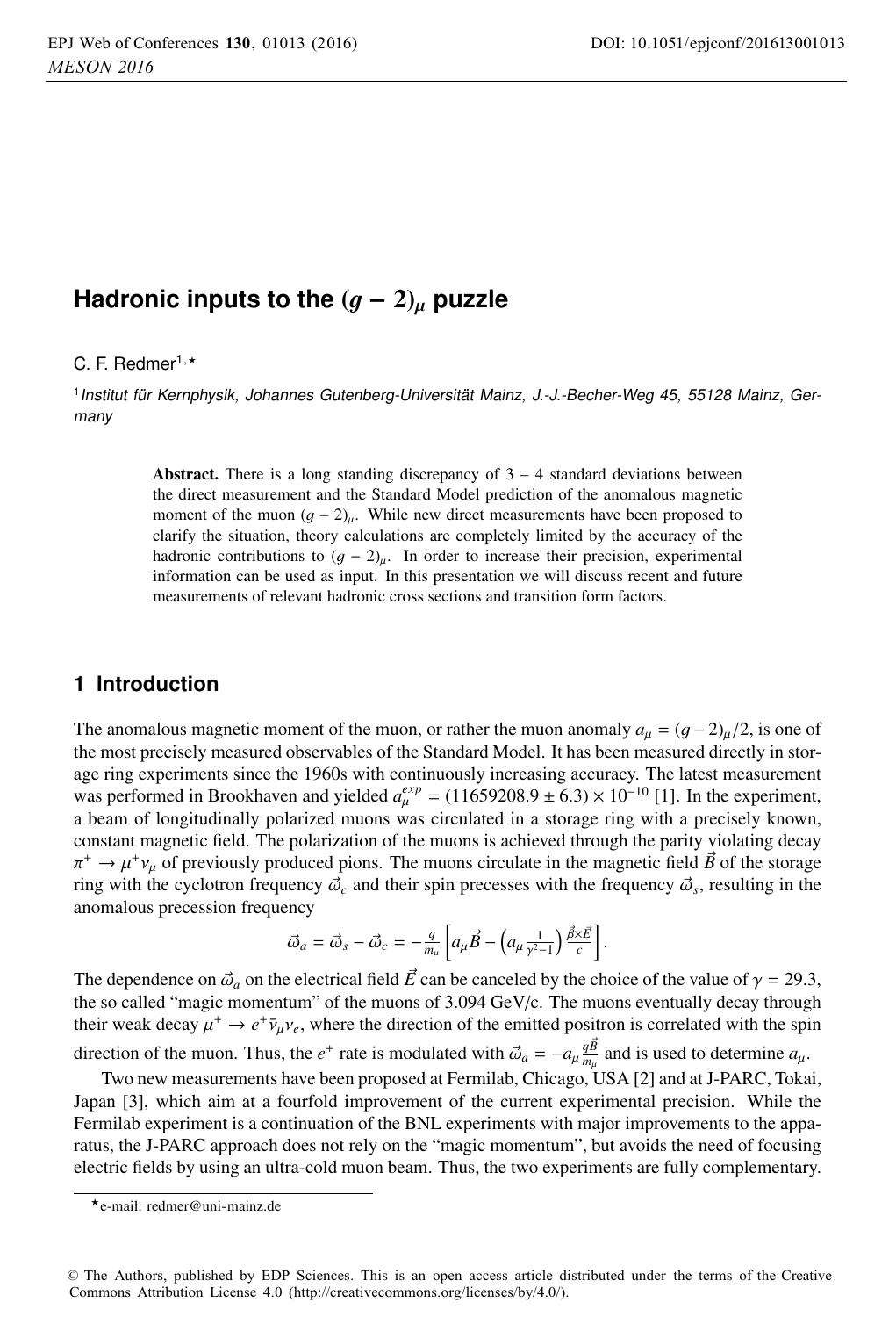The motivation for new direct measurements comes from a difference of three to four standard deviations between the direct measurement and the Standard Model prediction of  $a<sub>u</sub>$ , which might be considered as a hint for New Physics. The theory prediction of the anomalous magnetic moment of the muon consists of three parts. The largest part comes from the QED contribution  $a_{\mu}^{QED}$ . It has been<br>determined with high accuracy in perturbation theory up to the 10<sup>th</sup> order [4]. Another contribution determined with high accuracy in perturbation theory up to the 10*th* order [4]. Another contribution comes from the weak interaction  $a_{\mu}^{weak}$ . It is small and its uncertainty is well under control by means of perturbation theory [5]. The third contribution stems from the strong interaction  $\alpha^{\text{had}}$ . At the of perturbation theory [5]. The third contribution stems from the strong interaction  $a_{\mu}^{had}$ . At the relevant energies perturbative approaches cannot be applied to determine the strong contribution relevant energies, perturbative approaches cannot be applied to determine the strong contribution. Thus, though its absolute value is comparably small, the uncertainty of  $a_{\mu}^{had}$  completely dominates the total uncertainty of the Standard Model prediction of  $a_{\mu}$  is  $\overline{a}$ . However, experimental information total uncertainty of the Standard Model prediction of *<sup>a</sup>*μ [6, 7]. However, experimental information can be used as input to the calculations in order to improve the prediction.

Currently, the largest contribution to the absolute value and to the uncertainty of  $a_{\mu}^{had}$  comes from hadronic vacuum polarization. It can be related to hadronic cross sections measured in  $e^+e^-$  anni the hadronic vacuum polarization. It can be related to hadronic cross sections measured in *e*+*e*<sup>−</sup> annihilations, which can be used to systematically improve the prediction. The second largest contribution to *a<sub>had</sub>* comes from the hadronic Light-by-Light scattering. In contrast to the hadronic vacuum polar-<br>ization, it cannot be directly related to experimental observables. So far, hadronic models have been ization, it cannot be directly related to experimental observables. So far, hadronic models have been used to evaluate the contribution, using experimental data on transition form factors of light mesons for validation. The absolute value of the hadronic Light-by-Light contribution is comparably small. Its uncertainty is model dependent and can be as large as the uncertainty due to the hadronic vacuum polarization.

#### **2 The hadronic Vacuum Polarization**

The hadronic vacuum polarization can be directly related to the experimentally measurable hadronic cross sections  $\sigma_{e^+e^- \to had}$  at  $e^+e^-$  colliders. The contribution to the anomalous magnetic moment of the muon can be calculated in leading order with the dispersion integral

$$
a_{\mu}^{hVP,LO} = \int ds K(s) \sigma_{e^+e^- \to had}(s),
$$

where  $K(s)$  is the Kernel function, which is proportional to  $1/s$  [8]. The energy dependence of the hadronic cross sections and of the Kernel function make cross sections measured at low center the hadronic cross sections and of the Kernel function make cross sections measured at low center of mass energies most important for  $a_{\mu}^{hVP,LO}$  [7]. In fact, the evaluation of the dispersion integral shows that  $a_{\mu}^{\bar{N}P,LO}$  is determined to more than 75% by the hadronic cross sections measured below 1 GeV/ $c^2$ , which are dominated by the  $\rho$ -resonance and its decay into two pions. For the determination of the uncertainty  $\delta a_{\mu}^{hVP,LO}$  the cross sections of higher pion multiplicities, like  $e^+e^- \to \pi^+\pi^-\pi^0$  or  $e^+e^- \to \pi^+\pi^-\pi^0\pi^0$  and the production of kaon pairs play an almost equally important role. Thus, t *e*<sup>+</sup>*e*<sup>−</sup> →  $\pi$ <sup>+</sup> $\pi$ <sup>−</sup> $\pi$ <sup>0</sup> $\pi$ <sup>0</sup>, and the production of kaon pairs play an almost equally important role. Thus, the measurement of these hadronic cross sections with high accuracy allows to systematically improve the theory prediction of  $a_{\mu}^{had}$  with experimental input.<br>Two methods have been established to measure

Two methods have been established to measure hadronic cross sections at *e*+*e*<sup>−</sup> machines. Traditionally, the energy dependence of hadronic cross sections is studied in energy scan experiments, where the accelerators have to be adjusted for the measurement of every individual data point. Alternatively, events with Initial State Radiation (ISR) can be exploited. The irradiated photon reduces the effective center-of-mass energy, which is available for the reaction and, thus, allows to study processes at energies different than the nominal energy of the machine. This method has proven to be very effective at high luminosity machines, which run at fixed energies, like  $\phi$ ,  $\tau$ -charm, and *B* factories.

As the cross section  $\sigma(e^+e^- \to \pi^+\pi^-)$  dominates  $a_{\mu}^{hVP, LO}$ , precise knowledge is mandatory. In past it has been measured by several experiments over a wide energy range. Reference [7] prothe past, it has been measured by several experiments over a wide energy range. Reference [7] provides a compilation of the relevant measurements. The most precise measurements with systematic uncertainties of less than 1% have been provided from the BaBar collaboration [9, 10], the KLOE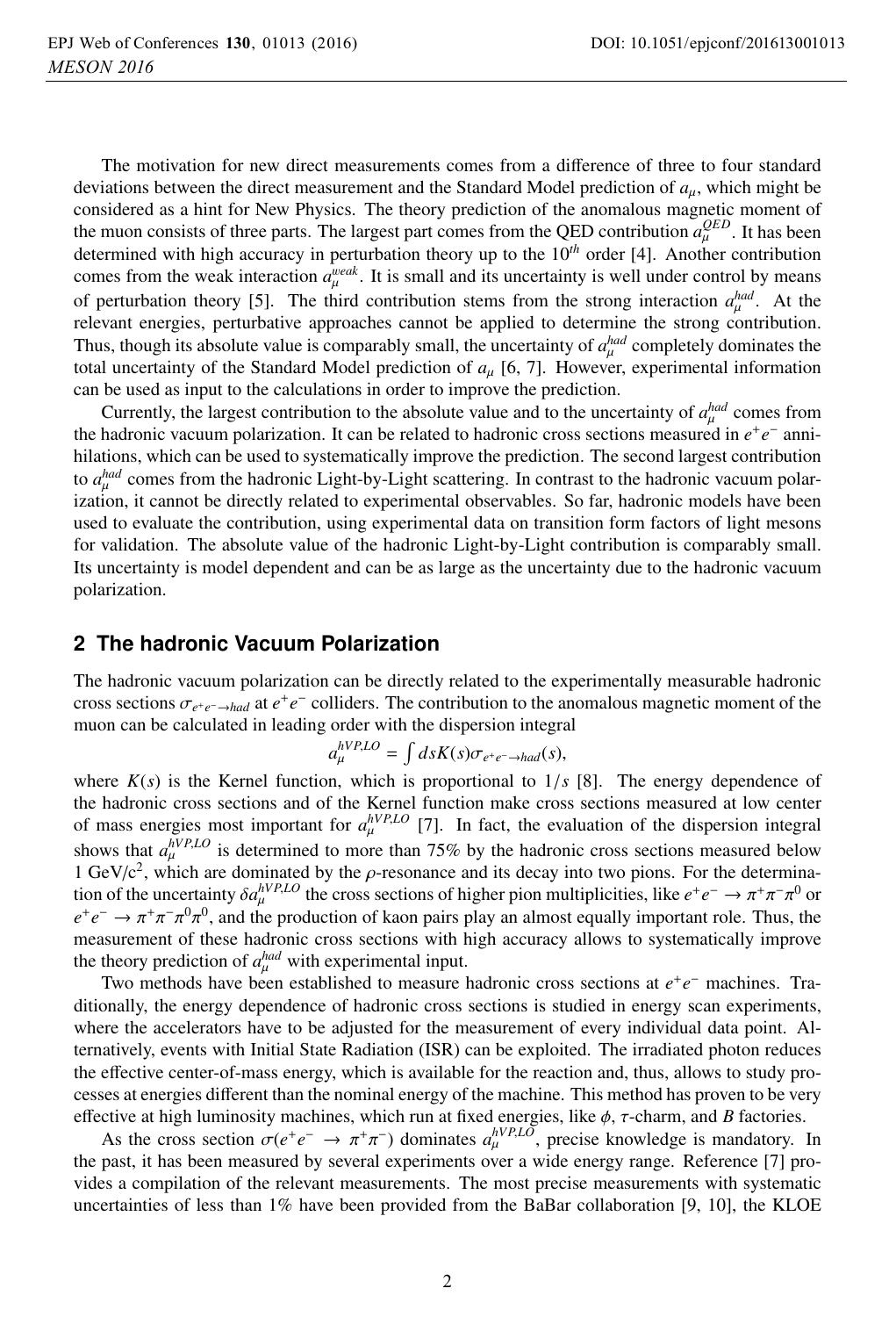collaboration [11–13], and the CMD, CMD-2, and SND collaborations [14–19]. Since the accuracy of the Novosibirsk experiments is currently limited by statistics, the world average is dominated by the BaBar and KLOE results. However, even though both experiments claim a total uncertainty of less than 1%, their results differ by more than 5% at and above the  $\rho$ -peak region. The difference reflects directly in the uncertainty of  $a_{\mu}^{hVP,LO}$ .<br>Pecently, the **RESIII** colleboration

Recently, the BESIII collaboration measured  $\sigma(e^+e^- \to \pi^+\pi^-)$  in the mass region between 600 and 900 MeV/c<sup>2</sup>[20]. As the mass region contains the dominating  $\rho$ -peak, it makes up for 70% of the total  $\pi^+\pi^-$  contribution and determines  $a_\mu^{hVP,LO}$  to 50%. The BESIII measurement is based on 2.9 fb<sup>-1</sup><br>of data taken at the  $h(3770)$  resonance and exploits the ISR technique to determine the cross section of data taken at the  $\psi(3770)$  resonance and exploits the ISR technique to determine the cross section at lower energies. The dominating background from radiative di-muon production is successfully suppressed by applying an artificial neural network for particle identification. The careful evaluation of all systematic uncertainties results in a total uncertainty of the cross section measurement of 0.9%. Fig. 1 shows the comparison of  $a_{\mu}^{hVP,LO}$  evaluated in the mass range of this measurement with the corresponding results from BoBox and KLOE Good agreement with the KLOE measurements is corresponding results from BaBar and KLOE. Good agreement with the KLOE measurements is observed, while the BaBar result is shifted to higher values of  $a_{\mu}^{hVP,LO}$ . The BESIII result confirms the deviation between the direct measurement of *a*, and its Standard Model prediction on the level of the deviation between the direct measurement of *<sup>a</sup>*μ and its Standard Model prediction on the level of three – four standard deviations.



Figure 1. Comparison of  $a_u^{\pi\pi,LO}$ (600 – 900MeV) from the measurements of KLOE, BaBar, and BESIII. The yellow band shows the error of the BESIII result. Error bars include statistical and systematical errors. Figure is taken from Ref. [20].

## **3 The hadronic Light-by-Light scattering**

Improving the accuracy of the hadronic Light-by-Light scattering contribution to the muon anomaly  $a_{\mu\nu}^{h\hat{L}bL}$  is a more complex endeavour. It cannot be related directly to a measurable quantity. The interactions of real and virtual photons with virtual mesons, which are part of  $a_{\mu}^{h_Lb_L}$  can be described<br>at lowest energies by means of chiral perturbation theory and at highest energies by means of per at lowest energies by means of chiral perturbation theory and at highest energies by means of perturbative QCD. The relevant energy scale for the muon anomaly, however, is the intermediate energy regime, where perturbative approaches fail.

The classic approaches to evaluate  $a_{\mu}^{hLbL}$  are based on hadronic models. The two calculations The classic approaches to evaluate  $a_{\mu}^{h_Lb_L}$  are based on hadronic models. The two calculations<br>mostly referred to are the so-called "Glasgow Consensus"  $a_{\mu}^{h_Lb_L} = (10.5 \pm 2.6) \times 10^{-10}$  [21] and the<br>more conservati more conservative estimate of Jegerlehner and Nyffeler  $a_{\mu}^{h_Lb_L} = (11.6 \pm 4.0) \times 10^{-10}$  [6]. The difference<br>in the uncertainties *Salible* is model dependent. Experimental input is used for the validation of the in the uncertainties  $\delta a_\mu^{hLbL}$  is model dependent. Experimental input is used for the validation of the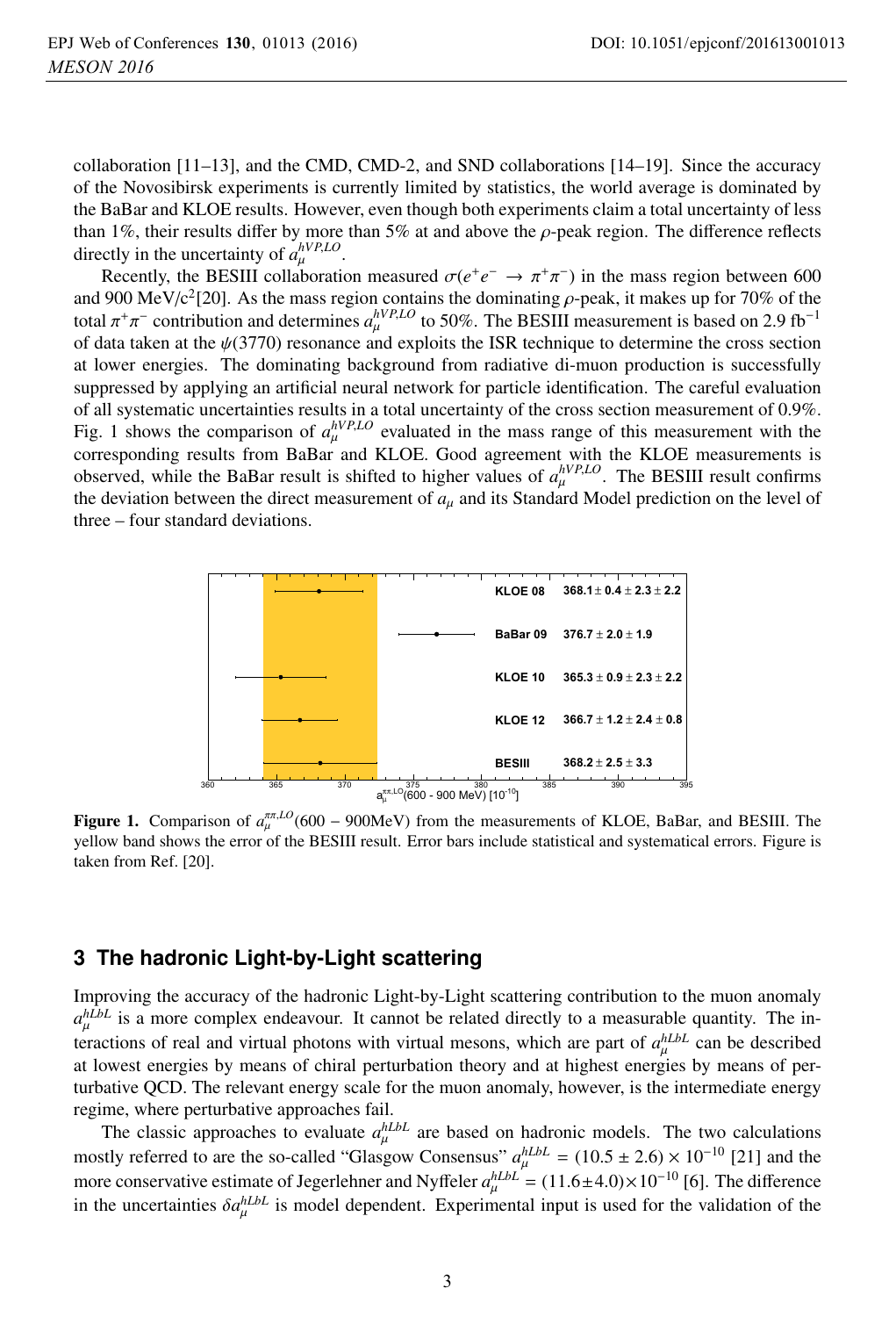models. The relevant observables are transition form factors (TFF), which describe the coupling of photons and hadrons.

The information for which mesons the TFF should be measured in which energy range can be deduced from theoretical evaluations of the hadronic Light-by-Light term. A counting scheme proposed by de Rafael [22] shows that pion loops and pseudoscalar meson exchange are the dominating contributions to  $a_{\mu}^{h\bar{L}b\bar{L}}$ . Thus, data on the TFF of single  $\pi^0$  and of pion pairs are needed. Knecht and Nyffeler provide a two-dimensional integral representation of the  $\pi^0$  exchange contribution to the hadronic Light-by-Light term [23]. In the representation, the term factorizes into so-called universal weighting functions  $w_i(Q_1, Q_2)$ , which contain the model independent parts of  $a_\mu^{hLbL,\pi^0}$ , and functions  $f(Q_1, Q_2)$  which contain the form factor information and thus the model dependence of different  $f_i(Q_1, Q_2)$ , which contain the form factor information and, thus, the model dependence of different approaches. From the momentum dependence of the  $w_i(Q_1, Q_2)$ , it has been shown for VMD-like models that for the determination of  $a_{\mu}^{\hat{\mu}LbL}$  it is most relevant to determine the TFF of  $\pi^0$  for space-like<br>momentum transfore between 0.05 <  $O^{2}L^{2}Ce^{3/2}$  < 1.5 momentum transfers between  $0.05 \le Q^2$ [GeV<sup>2</sup>]  $\le 1.5$ .

Experimentally, space-like momentum transfers are accessible in two-photon reactions at *e*+*e*<sup>−</sup> colliders. In contrast to the annihilation reaction, the exchange of two photons in the collision allows for the direct production of pseudoscalar, scalar, and tensor states. The cross section for the reaction is directly proportional to the TFF of the produced mesons. The measurement of two-photon reactions is challenging since the cross section is peaked towards small scattering angles of the lepton. To study TFFs at arbitrary values of momentum transfers would require special tagging detectors, which are installed close to the beam pipes. In conventional detector setups at *e*+*e*<sup>−</sup> machines these detectors are not available. A trade-off can be found in single-tag measurements, where only one of the two scattered leptons and the produced meson are reconstructed. By energy and momentum conservation the unmeasured lepton is required to be scattered along the beam direction and, thus, to have very small momentum transfer. Instead of a TFF depending on two arbitrary momentum transfers  $F(Q_1^2, Q_2^2)$ , the dependence on only one momentum transfer  $F(Q^2)$  is studied. The information is still valuable for dependence on only one momentum transfer  $F(Q^2)$  is studied. The information is still valuable for  $a_{\mu}^{h\bar{L}bL}$ , as the TFF should factorize for small energies as  $F(Q_1^2, Q_2^2) \sim F(Q_1^2, 0) \times F(0, Q_2^2)$ .

Currently, the world data base on the space-like TFF of the  $\pi^0$  is dominated by the recent measurements of the B-factories, BaBar and Belle [24, 25]. The results cover a wide range of momentum transfers of  $4 \le Q^2$ [GeV<sup>2</sup>]  $\le 40$ , and show a discrepancy, which is often referred to as "Belle-BaBar" Puzzle". For the evaluation of the hadronic Light-by-Light scattering these data are, however, less important as the provided information is well outside of the relevant region of momentum transfer. At lower momentum transfers only the results from CELLO [26] and CLEO [27] are available. They provide information of the TFF down to  $Q^2 = 0.5 \text{ GeV}^2$ . However, they suffer from low statistics.

New measurements of space-like TFF have been announced by the BESIII and KLOE-2 collaborations. At BESIII, 2.9 fb<sup>-1</sup> of data taken at  $\sqrt{s}$  = 3.773 GeV/c<sup>2</sup> are used to measure the TFF of  $\pi^0$ at momentum transfers of  $0.3 \le Q^2$ [GeV<sup>2</sup>]  $\le 3.1$  [28, 29]. Estimates based on Monte Carlo studies suggest an unprecedented statistical accuracy for  $Q^2 > 1.5 \text{ GeV}^2$  and competitive results at higher momentum transfers. The KLOE-2 experiment has been equipped with special tagging detectors, which allow to measure the space-like TFF for  $0.01 \leq Q^2$ [GeV<sup>2</sup>]  $\leq 0.1$  [30]. The ongoing data taking aims at collecting 5 fb<sup>-1</sup> at the peak of the  $\phi$  resonance, which allows for a statistical accuracy of the TFF measurement of 6%.

Recently, the Belle collaboration reported the first single-tag measurement of neutral pion pairs [31]. The  $\pi^0 \pi^0$  system was studied for momentum transfers between  $3 \leq Q^2$ [GeV<sup>2</sup>]  $\leq 30$ , for invariant masses of the pion pairs between  $0.5 \n\t\leq m_{\pi^0 \pi^0} [\text{GeV/c}^2] \leq 2.1$ , and with complete coverage of the helicity angle. In a partial wave analysis the  $|D_2|^2 |D_2|^2$  and  $|S|^2$  wave amplitudes have erage of the helicity angle. In a partial wave analysis the  $|D_0|^2$ ,  $|D_2|^2$ , and  $|S|^2$  wave amplitudes have<br>been determined, and the TEE of the  $f_2(980)$  resonance and the three possible helicity states of the been determined, and the TFF of the  $f<sub>0</sub>(980)$  resonance and the three possible helicity states of the  $f_2(1270)$  resonance were measured and compared to different predictions [32, 33]. Similar to the mea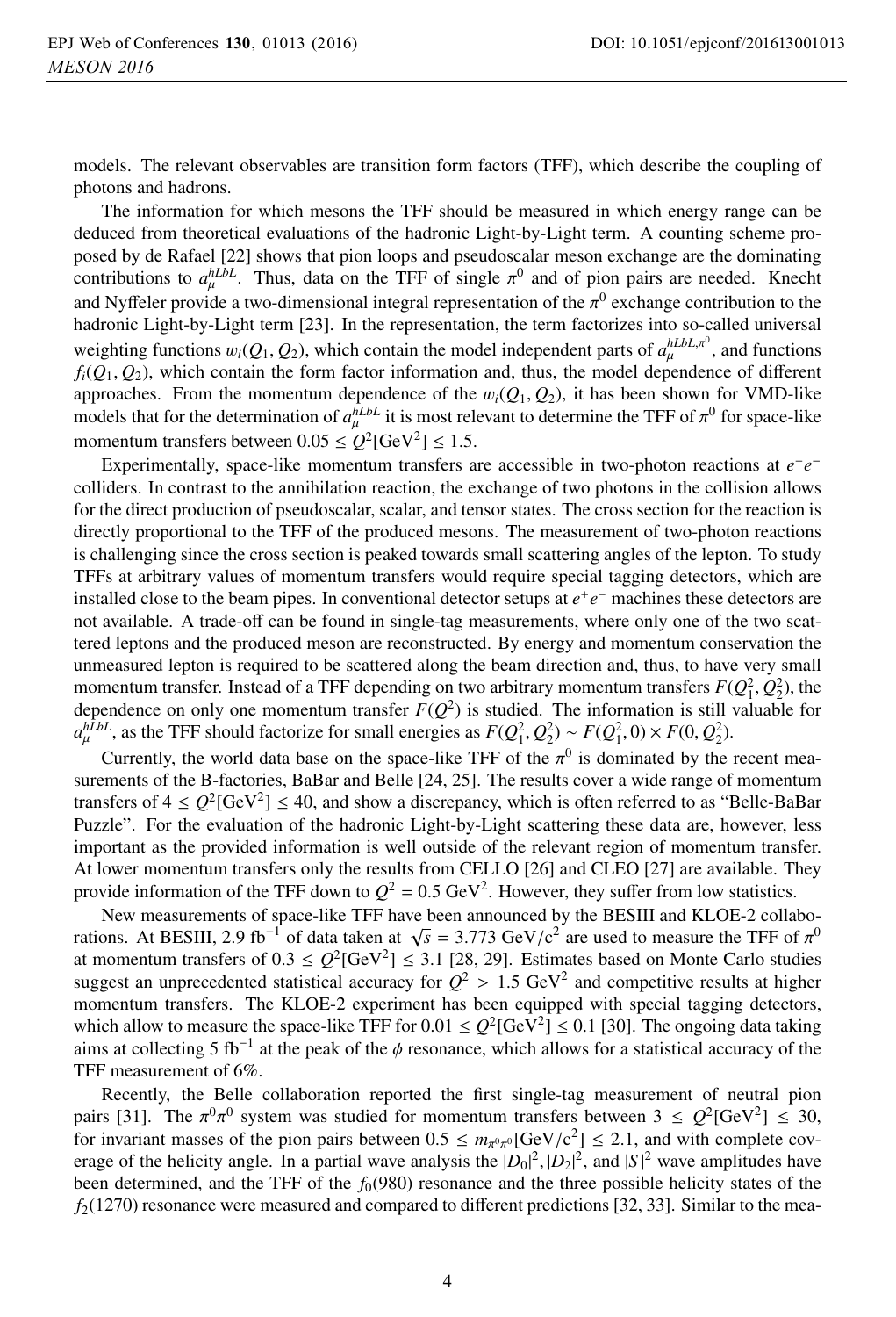surement of the  $\pi^0$  TFF by the Belle collaboration, this measurement does not provide information in a  $Q^2$  region relevant for  $a_{\mu}^{hLbL}$ . The measurement of the  $\pi^+\pi^-$  and  $\pi^0\pi^0$  pair production in  $\gamma\gamma$  collisions appearing the BESIII collisions in  $\gamma\gamma$  collisions appearing to  $\eta^2 \sim Q^2LGM^2$ sions announced by the BESIII collaboration [29] will provide information at  $0.2 \le Q^2[\text{GeV}^2] \le 2$ , for values of  $m_{\pi^0\pi^0}$  threshold to 2 GeV/c<sup>2</sup>, and with full coverage of the helicity angle.<br>Despite of the existing and uncoming measurements there remains the issue of model

Despite of the existing and upcoming measurements there remains the issue of model dependence in the determination of  $a_{\mu}^{n}$  . In the recent years data driven approaches have been proposed in order to reduce the model dependence. Escribano, Masjuan and colleagues proposed to parameterize the to reduce the model dependence. Escribano, Masjuan and colleagues proposed to parameterize the TFFs with Padé approximants and fit the free parameters to data [34, 35]. The method provides an estimate of the systematic uncertainty and allows for space-like and time-like data to be used in order to obtain an analytic description of the TFF, which can be used in the calculations of  $a_{\mu}^{\mu L b}$ .<br>The development of another approach has recently been started by theory groups in Ber

The development of another approach has recently been started by theory groups in Bern [36–39] and Mainz [40, 41]. The aim is to provide a data driven estimate of  $a_{\mu}^{h\hat{L}b}$  based on dispersion relations. The approaches of the two groups are fully complementary in the way they relate the dominating contributions of  $a_{\mu}^{hLbL}$  to measurable quantities. The goal is to achieve a reliable error estimate in the order of 10% to 20%. The input from experiments needed in the approaches are the space-like TEE of order of 10% to 20%. The input from experiments needed in the approaches are the space-like TFF of  $π<sup>0</sup>$  for arbitrary virtualities  $F_{πγ^*γ^*}(Q_1^2, Q_2^2)$  and the partial waves of the two-pion system in γ<sup>∗</sup>γ<sup>∗</sup> → ππ.<br>Since the currently available data cannot provide the required information, the Bern group pr Since the currently available data cannot provide the required information, the Bern group proposed a scheme to reconstruct the TFF and the partial waves dispersively from available time-like information of hadronic and Dalitz decays of vector mesons and hadronic cross sections in *e*+*e*<sup>−</sup> reactions [37]. Among the various available experimental results, which can be evaluated in this reconstruction, also the recent A2 result on  $\omega \to \pi^0 e^+e^-$  [42] and the KLOE-2 result on  $\phi \to \pi^0 e^+e^-$  [43] become relevant. The latter does not only provide a significant improvement on the precision of the branching ratio, but also provides the first measurement of the time-like TFF.

#### **4 Summary**

The current limitation of the Standard Model prediction of  $a_{\mu}$  comes from the uncertainties of the hadronic contributions. The dispersive approach to systematically improve the contribution of the hadronic vacuum polarization  $a_n^{hVP}$  requires precision data on hadronic cross sections. The recent<br>measurement of  $\sigma(e^+e^- \rightarrow \pi^+\pi^-)$  by BESIII has yet to be included into the world average. Further measurement of  $\sigma(e^+e^- \to \pi^+\pi^-)$  by BESIII has yet to be included into the world average. Further high precision measurements of the relevant hadronic cross sections will be provided by the BaBar, KLOE, BESIII, and CMD-3 collaborations.

In order to achieve a reliable error estimate for the hadronic Light-by-light contribution, dispersive approaches have been proposed, which relate the dominating contributions to  $a_{\mu}^{hLbL}$  to experimental<br>results on the TEE of  $\pi^0$  and  $\pi$  portial ways. Now measurements by *VLOE BESIH* and Balla results on the TFF of  $\pi^0$  and  $\pi\pi$  partial waves. New measurements by KLOE, BESIII, and Belle will provide the data. In the meantime a procedure has been proposed to dispersively reconstruct the information from other, already available experimental inputs. In view of the announced precision of the new direct measurements of  $a_\mu$  similar efforts have to be made for the contributions of the  $\eta$  and  $\eta'$  meson exchange in  $a_{\mu}^{hLbL}$ , which are of the same size [23].<br>It is considered as a realistic outcome of the ongoing

It is considered as a realistic outcome of the ongoing efforts to reduce the uncertainty of the Standard Model prediction of  $a_\mu$  by a factor two in the near future [44].

#### **References**

- [1] G.W. Bennett *et al.* (Muon g-2), Phys. Rev. D 73, 072003 (2006)
- [2] G. Venanzoni (Muon g-2), Nucl. Phys. Proc. Suppl. 225-227, 277 (2012)
- [3] T. Mibe (J-PARC g-2), Nucl. Phys. Proc. Suppl. 218, 242 (2011)